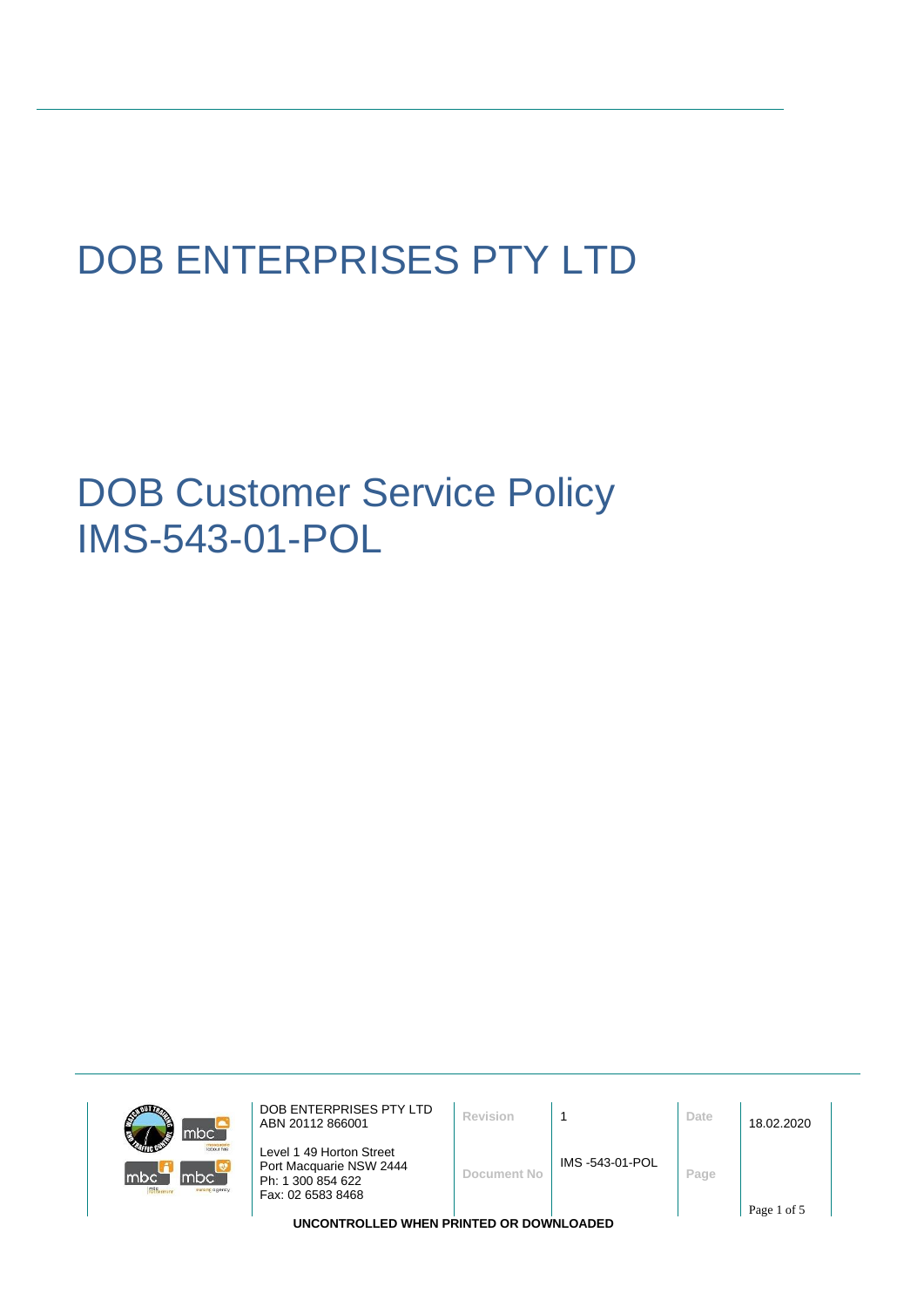# **Revision History**

| <b>Date</b> | <b>Rev</b>  | <b>Modified</b><br><b>By</b> | <b>Changes Made,</b><br><b>Review History</b> | <b>Reviewed</b><br>by | <b>Approved</b><br>by |
|-------------|-------------|------------------------------|-----------------------------------------------|-----------------------|-----------------------|
| 19.02.19    | $\mathbf 0$ | <b>Sunette</b><br>Opperman   | Creation                                      | S Rupert              | <b>S</b> Rupert       |
| 18.02.2020  | 1           | <b>Sunette</b><br>Opperman   | Correction to ISO<br>45001:2015               | <b>S</b> Rupert       | S Rupert              |
|             |             |                              |                                               |                       |                       |
|             |             |                              |                                               |                       |                       |
|             |             |                              |                                               |                       |                       |
|             |             |                              |                                               |                       |                       |
|             |             |                              |                                               |                       |                       |
|             |             |                              |                                               |                       |                       |
|             |             |                              |                                               |                       |                       |

| ABN 20112 866001 | Revision                                                                                      |                | Date                                             | 18.02.2020  |
|------------------|-----------------------------------------------------------------------------------------------|----------------|--------------------------------------------------|-------------|
|                  | Document No                                                                                   | IMS-543-01-POL | Page                                             | Page 2 of 5 |
|                  | Level 1 49 Horton Street<br>Port Macquarie NSW 2444<br>Ph: 1 300 854 622<br>Fax: 02 6583 8468 |                | <b>IBICAUTRALLER WITH BRINTER AR RAWLI AARER</b> |             |

**UNCONTROLLED WHEN PRINTED OR DOWNLOADED**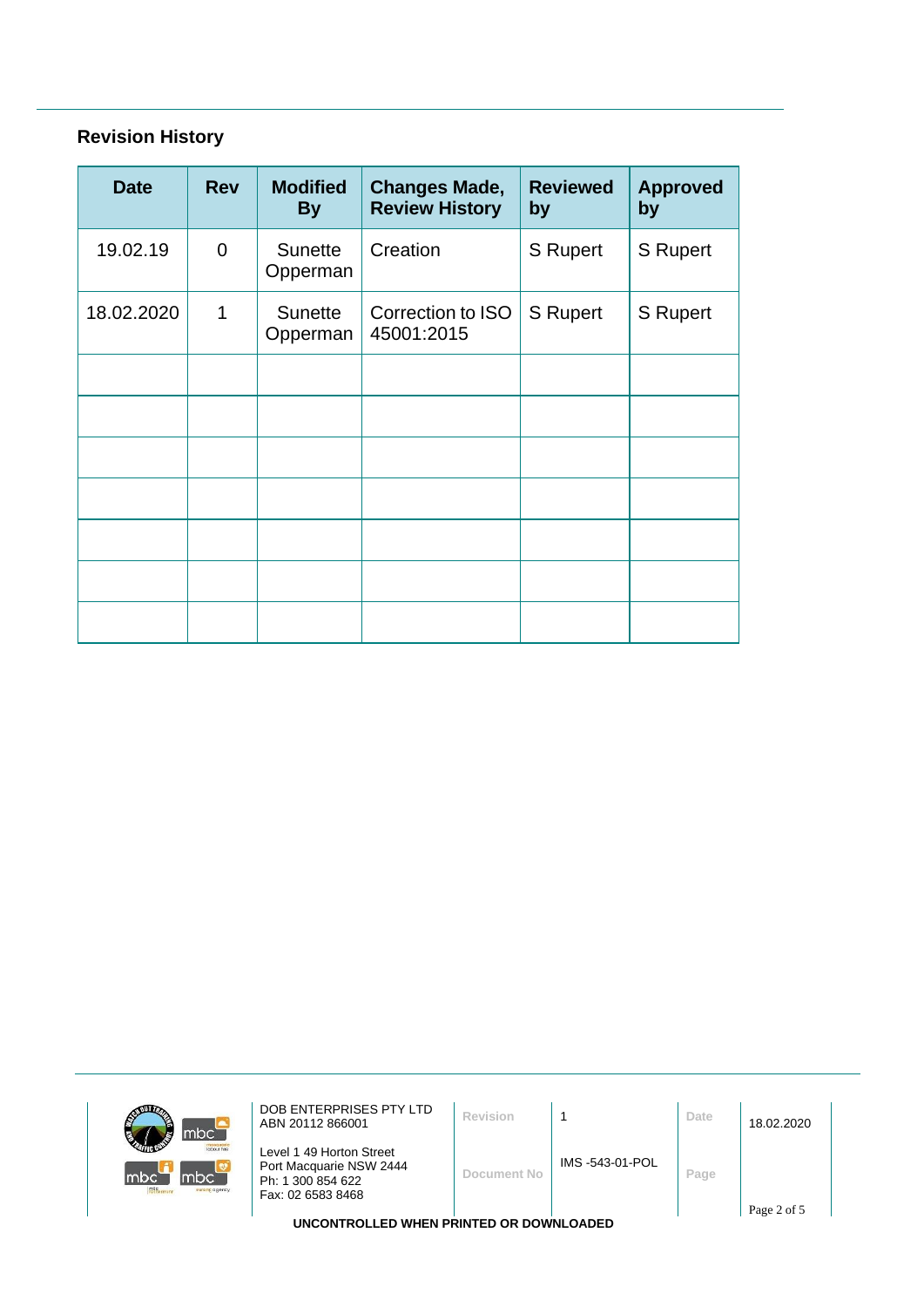DOB Enterprises Pty Ltd t/a MBC Recruitment, Macquarie Labour Hire, MBC Nursing, and Watchout Training and Traffic Control (DOB) is a member of the RSCA and adhere to their Code of Professional Conduct and to the DOB Code of Conduct in relation to customer service.

### **DOBs Customer Service Policy Statement**

At DOB we always endeavour to provide you with the best possible service.

The DOB team excels in Temporary and Permanent Recruitment, Labour Hire, Traffic Management, Nursing Agency Staffing, Healthcare Services and are a registered NDIS Provider.

DOB offers its best practice services refined over 30 years to deliver excellence to our clients. Our well-established systems are designed to offer an efficient service and guarantee a high-quality standard. We receive external audit certification for quality, environmental, & workplace health and safety by meeting ISO 9001:2015, ISO 14009:2015, & ISO 45001:2018 standards.

We value every partnership and strive to ensure the most personalised solution for your people, workforce and career needs.

DOB appreciates all feedback and if you would like to make any comments, suggestions, raise a query or make a complaint about the service you have received, please contact us via the contact details below or on our website. We will respond to your query asap.

#### **Quality**

Management and employees of DOB are committed to the task of continually improving the effectiveness and maintaining the Quality System.

Our aim is to become a preferred supplier and trusted partner within recruitment, labour hire, nursing and traffic management services.

We believe that the key to success in this regard is our Management System - which is based on the international quality standard (ISO 9001:2015).

#### **DOB's Quality Objectives are to:**

- Maintain a Quality System that complies with the requirements of ISO9001;
- Establish a clear understanding of our clients' requirements and expectations;
- Deliver Projects and Services that meet or exceed our clients' requirements and expectations;
- Operate with a culture of discipline and compliance;

| mbc <sup>-</sup>                                            | DOB ENTERPRISES PTY LTD<br>ABN 20112 866001                                                   | Revision     |                 | Date | 18.02.2020  |  |
|-------------------------------------------------------------|-----------------------------------------------------------------------------------------------|--------------|-----------------|------|-------------|--|
| <b>Icloour hire</b><br>mbc<br>mbc`<br><b>TUrsing agency</b> | Level 1 49 Horton Street<br>Port Macquarie NSW 2444<br>Ph: 1 300 854 622<br>Fax: 02 6583 8468 | Document No. | IMS -543-01-POL | Page |             |  |
|                                                             |                                                                                               |              |                 |      | Page 3 of 5 |  |
| IINCONTROLLED WHEN BRINTED OR DOMAIL OADED.                 |                                                                                               |              |                 |      |             |  |

**UNCONTROLLED WHEN PRINTED OR DOWNLOADED**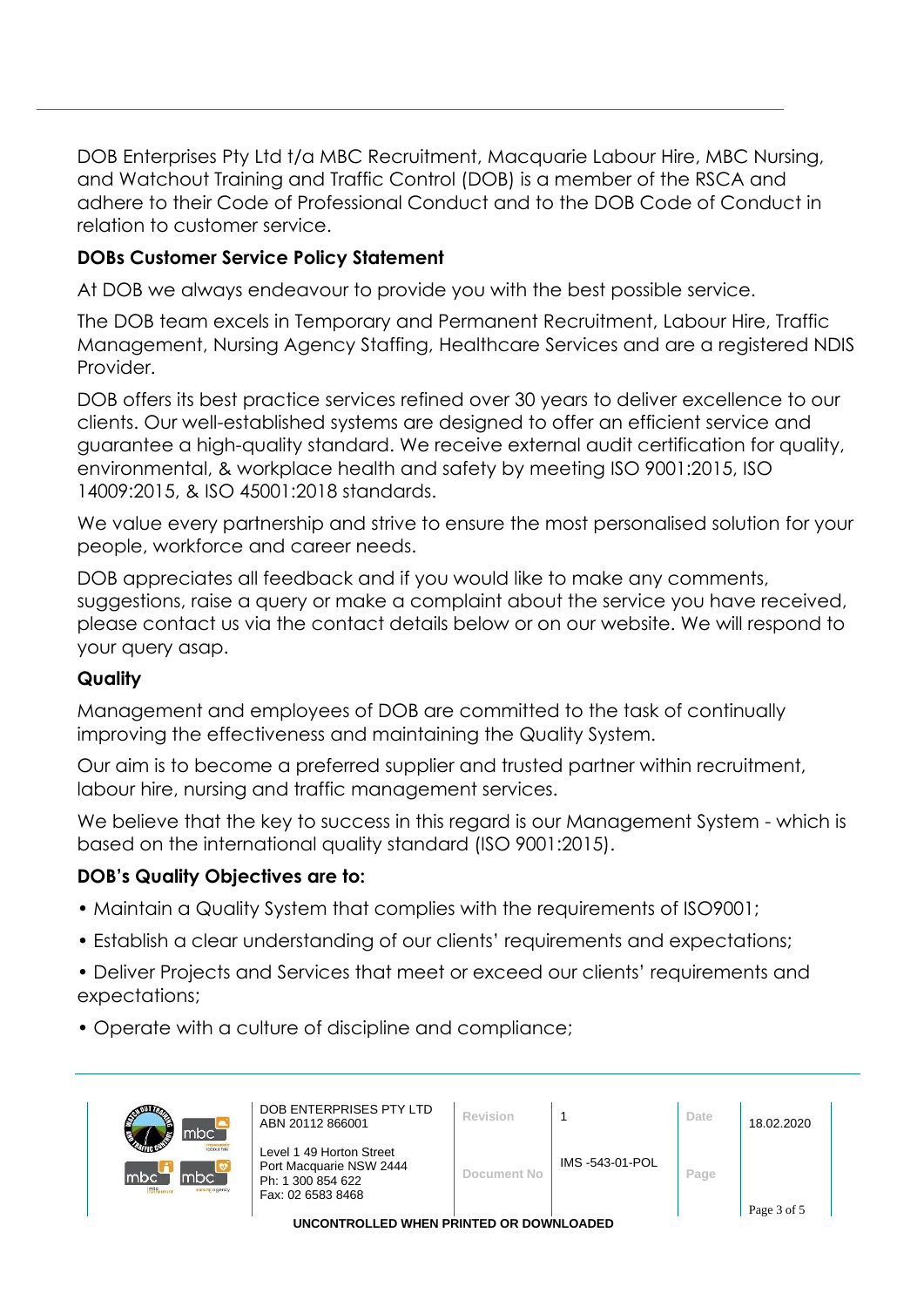• Operate with a culture that encourages open communications, entrepreneurship, and continuous quality improvement;

• Ensure that our Quality System is continuously developed by giving our employees frequent training in its requirements and ensuring we fully participate in periodic audits and reviews

The aim of the system is to improve customer satisfaction by meeting legislative, regulatory, standard, and most importantly the customer requirements through a valued partnership.

The system ensures the client's needs and expectations are met by clearly identifying the client's requirements and consistently providing a complying product with efficient use of available resources.

The system enables DOB to achieve their quality objectives and strategy by measuring continual improvement of the system itself and the business's quality performance.

DOB continuously monitors the system through Processes and Management Reviews to ensure its on-going suitability and achieve excellent quality services.

Management will regularly review this policy and the system to ensure its continuing suitability.

DOB's Director, Management team and staff commits to continuous improvement, communication and providing resources to enable growth and delivery of quality services.

## **Courtesy**

All Staff will be trained in customer service standards; will exhibit customer friendly service skills; and be knowledgeable, professional and courteous in meeting the needs of our clients and candidates.

#### **Communication**

DOB will return all phone calls and emails received from clients and registered candidates and applications in respect of specific vacancies within agreed timescales. Where we are unable to meet this agreement, we will inform you of this as soon as possible and agree a new deadline.

#### **Consistency**

As part of our commitment to upholding professional standards, we will review our policies annually to ensure that they continue to meet business needs and the International Quality Standard (ISO 9001:2015).; and that they are consistently applied to all our customers.

| mbc`                                                                  | DOB ENTERPRISES PTY LTD<br>ABN 20112 866001                                                   | Revision    |                | Date | 18.02.2020  |
|-----------------------------------------------------------------------|-----------------------------------------------------------------------------------------------|-------------|----------------|------|-------------|
| <b>Icloour hire</b><br>mbc <b>m</b><br>Imbc<br>mtc.<br>sursing agency | Level 1 49 Horton Street<br>Port Macquarie NSW 2444<br>Ph: 1 300 854 622<br>Fax: 02 6583 8468 | Document No | IMS-543-01-POL | Page |             |
|                                                                       |                                                                                               |             |                |      | Page 4 of 5 |

**UNCONTROLLED WHEN PRINTED OR DOWNLOADED**